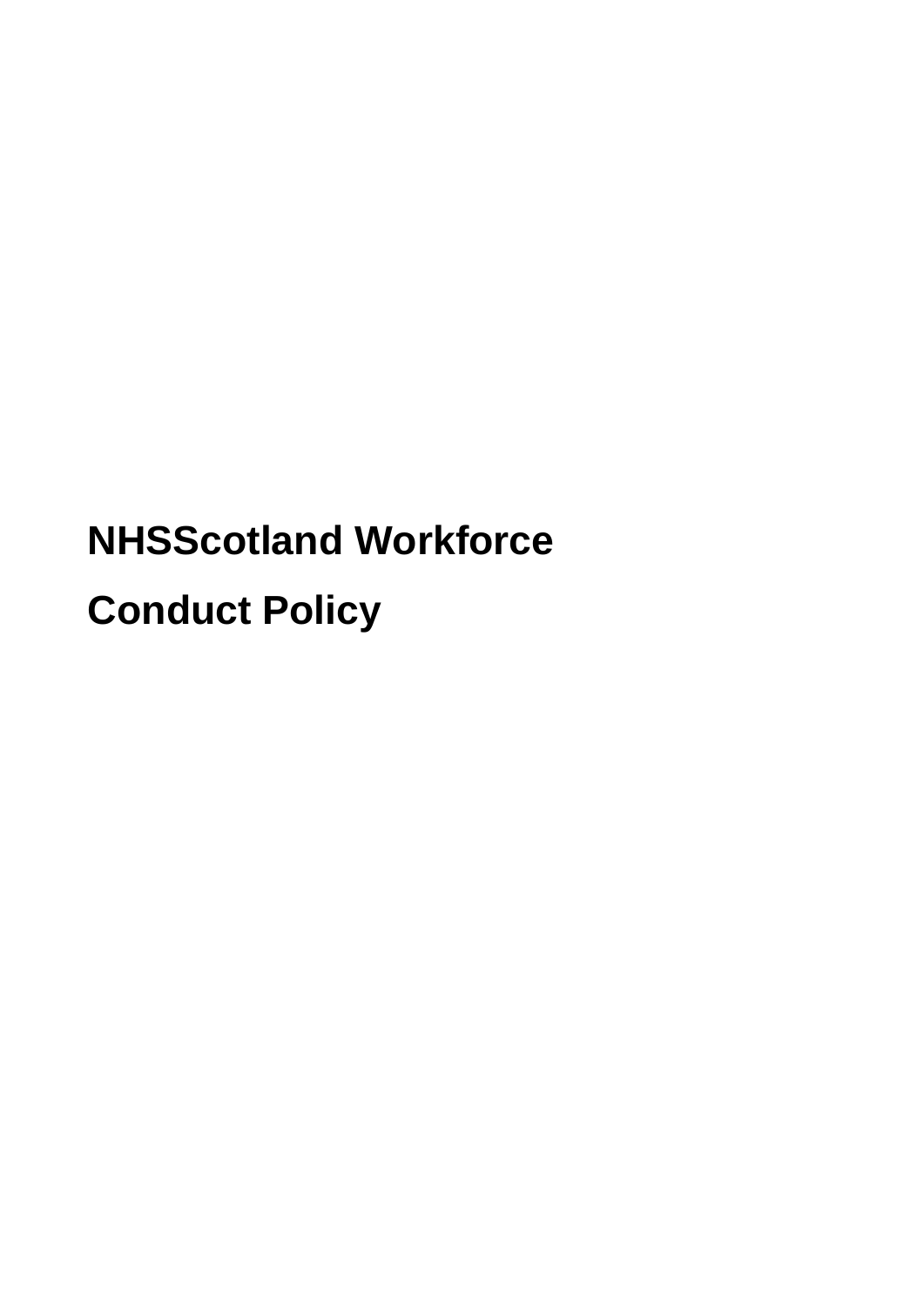# **1. Conduct**

# **1.1 Aim**

1.1.1 To provide a process to ensure that concerns about standards of conduct, inappropriate behaviour or wilful misconduct are managed in a fair, consistent and timely manner.

# **1.2 Scope**

1.2.1 This policy applies to all employees with the exception of medical and dental staff in relation to their professional conduct or competence for which the extant circulars apply until such time as they are superseded by the new policy for medical and dental staff. It also applies to workers i.e. bank, agency and sessional workers. References to employees should be taken to apply to workers unless otherwise stated. The relevant circulars for medical and dental staff are:  $1990$  (PCS)  $8^1$  amended by  $1990$  (PCS)  $32^2$ , PCS (DD) [1994/11](http://www.sehd.scot.nhs.uk/pcs/PCS1994(DD)11.pdf)<sup>3</sup>, [PCS \(DD\) 1999/7](http://www.sehd.scot.nhs.uk/pcs/PCS1999(DD)07.pdf)<sup>4</sup>, [PCS \(DD\) 2001/9](http://www.sehd.scot.nhs.uk/pcs/pcs2001(dd)9.pdf)<sup>5</sup> and [SGHD/CMO \(2013\) 22](https://www.sehd.scot.nhs.uk/cmo/CMO(2013)22.pdf)<sup>6</sup>.

1.2.2 It relates to any type of behaviour or conduct that falls below the standard required by the employer or is in breach of organisational policies. Read the [Guide to](https://workforce.nhs.scot/supporting-documents/guides/conduct-policy-guide-to-expected-standards-of-behaviour/)  [expected standards of behaviour](https://workforce.nhs.scot/supporting-documents/guides/conduct-policy-guide-to-expected-standards-of-behaviour/)<sup>7</sup>. Concerns relating to breaches of regulatory standards can only be determined by the relevant regulator. Read the Criteria for referral to external [agencies](https://workforce.nhs.scot/supporting-documents/guides/criteria-for-referral-to-external-agencies/)<sup>8</sup>. The employer may be unable to determine the outcome of a conduct process in advance of the regulator considering the referral. However, the employer may be in a position to determine an outcome based on employment standards and contractual obligations.

1.2.3 This Policy is compliant with current legislation and will meet the aims of the [Public Sector Equality Duty](https://workforce.nhs.scot/about/principles-and-values/)<sup>9</sup> of the [Equality Act 2010](https://www.legislation.gov.uk/ukpga/2010/15/contents)<sup>10</sup>.

# **1.3 Definitions**

1.3.1 A **first written warning** is a conduct sanction where there is no existing conduct warnings in place.

1.3.2 A **final written warning** is a conduct sanction where there are existing conduct warnings in place and there has been a further breach of standards of conduct.

1.3.3 A **first and final written warning** is a conduct sanction where the matter is so serious that the actions have had or are liable to have a serious or harmful impact on the organisation and there are no current conduct warnings in place.

1.3.4 **Gross misconduct** is deliberate wrongdoing or gross negligence by the employee which is so serious that it fundamentally undermines the employment relationship. Gross misconduct entitles the employer to dismiss the employee without notice. Read the [Guide to expected standards of behaviour](https://workforce.nhs.scot/supporting-documents/guides/conduct-policy-guide-to-expected-standards-of-behaviour/)<sup>7</sup>.

1.3.5 **Misconduct** is unacceptable or improper behaviour, which can include an employee acting in an intentional or premeditated manner. Read the [Guide to expected](https://workforce.nhs.scot/supporting-documents/guides/conduct-policy-guide-to-expected-standards-of-behaviour/)  [standards of behaviour](https://workforce.nhs.scot/supporting-documents/guides/conduct-policy-guide-to-expected-standards-of-behaviour/)<sup>7</sup>.

# **1.4 Roles and responsibilities**

1.4.1 There are a range of standard expectations on all parties including HR, Trade Union representatives and Occupational Health which underpin all policies. Read more about standard [roles and responsibilities](https://workforce.nhs.scot/about/roles-and-responsibilities/) <sup>11</sup>. In addition, the following specific responsibilities apply to this policy: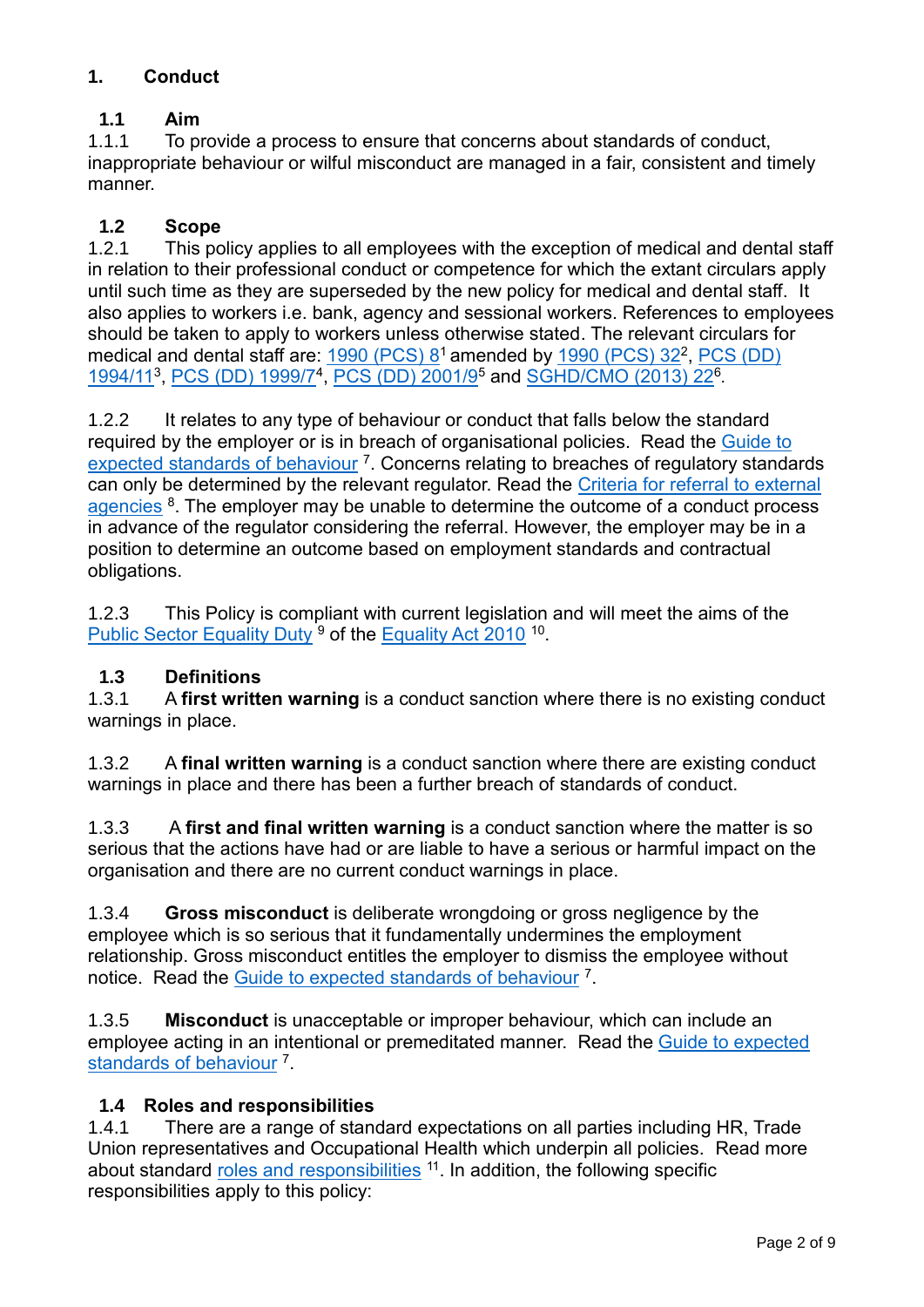## 1.4.2 **Line manager**

The line manager should:

- communicate with the employees for whom they are responsible and make them aware of the standards of conduct required
- ensure that good standards of conduct and special effort by individuals and teams are acknowledged, encouraged and reinforced
- assess the seriousness of the conduct issue and determine whether the matter can be addressed under early resolution
- keep employees fully informed of progress relating to the conduct process

## 1.4.3 **Employee**

The employee should:

- be aware of the standards of conduct expected of them, and discuss with their line manager if unclear
- adhere to the expected standards of conduct
- actively participate in the process to avoid delays
- comply with any support / monitoring mechanisms put in place
- raise concerns with the appropriate manager where they perceive others not to be adhering to expected standards of conduct

#### **1.5 Procedure**

1.5.1.1 The route for conduct is shown in the [Conduct policy flowchart](https://workforce.nhs.scot/media/zmlp1z1s/nhsscotland-workforce-conduct-policy-flowchart.pdf) <sup>12</sup> which outlines the procedure through both the early resolution and formal stages.

1.5.1.2 The manager is expected to take action in a prompt and timely manner when alleged misconduct is initially raised.

1.5.1.3 There may be circumstances where it is unclear whether the issue is one of conduct or capability, and an investigation is required to determine this question. If so, this investigation must take place in advance of any formal conduct process. Find out more about the **NHSScotland Workforce Policies Investigation Process**<sup>13</sup>.

#### 1.5.2 **Early resolution**

1.5.2.1 Managers should assess whether there are ways of addressing the alleged misconduct in a supportive way prior to progressing to use of the formal stages.

#### 1.5.3 **Initial meeting**

1.5.3.1 The aim of the initial meeting is to provide a supportive environment for employees which seeks to ensure appropriate standards of conduct and behaviour.

1.5.3.2 Both managers and employees are responsible for ensuring that such discussions take place promptly when issues arise and that they are managed confidentially.

1.5.3.3 The manager should have a two-way open and honest discussion with the employee which may determine any underlying issue(s) and identify potential solutions.

1.5.3.4 The manager will provide guidance on acceptable standards of conduct and behaviour and set targets and timescales for improvement where appropriate. The outcome of these meetings should be documented and a copy kept by both parties to ensure clarity of expectations and commitments.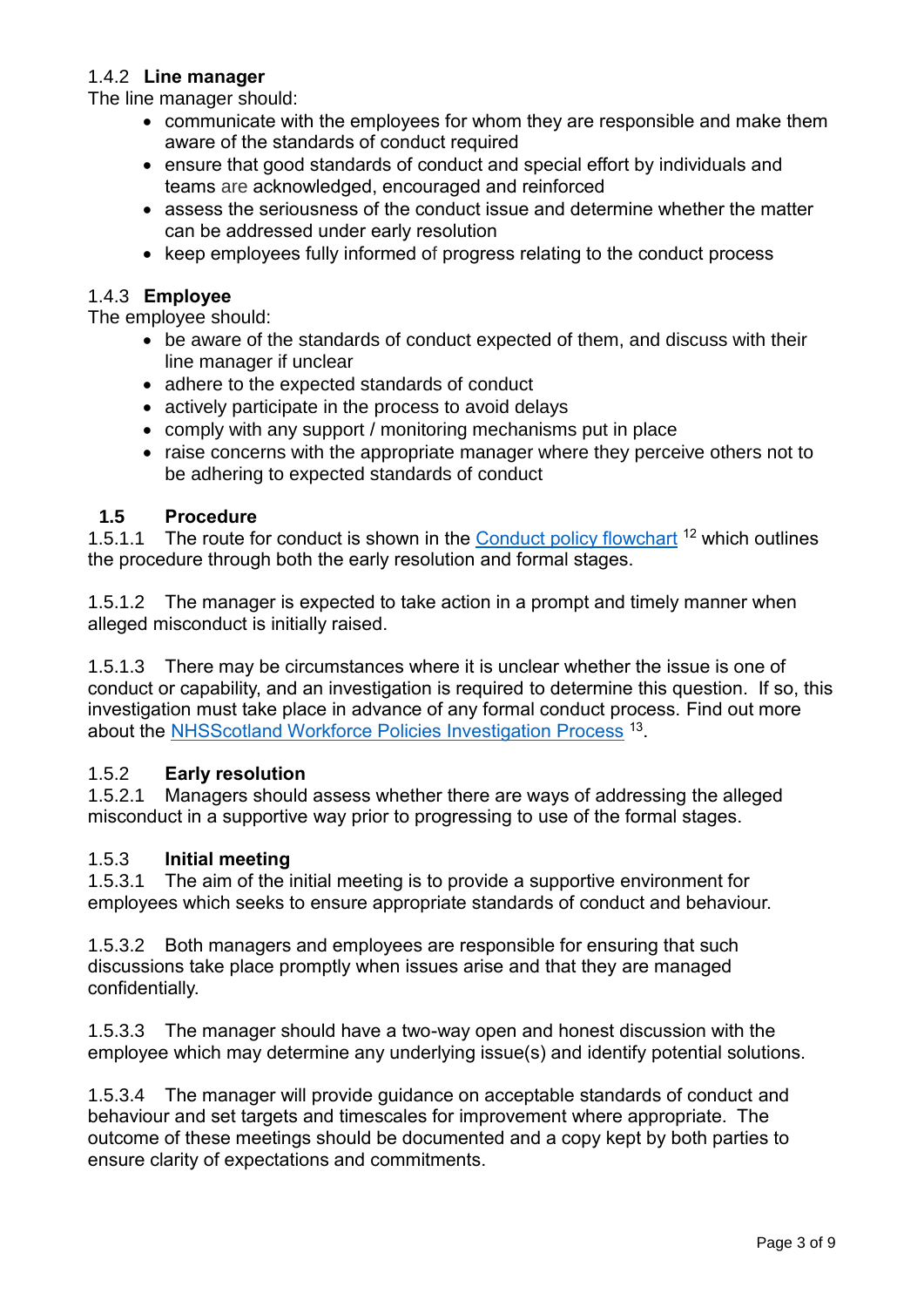1.5.3.5 The timescales for any follow up / review meetings will be by agreement by both parties.

# 1.5.4 **Review meeting(s)**

1.5.4.1 The follow up / review meeting(s) will involve the manager meeting with the employee to review whether the standards of conduct and behaviour have been met and any targets set have been achieved.

1.5.4.2 At the end of the agreed timescales, where the required improvement has been met, the manager will confirm that no further action will be taken. Where the required improvement(s) are not met, the manager will advise the employee that the formal procedure will be initiated.

1.5.4.3 The outcome of these meeting(s) must be confirmed by the manager in writing to the employee within 7 calendar days, using the [standard letter](https://workforce.nhs.scot/policies/conduct-policy-overview/conduct-policy/#supporting-documents) template <sup>14</sup>.

## 1.5.5 **Suspension**

In all cases suspension should be a last resort. The use of suspension is not in itself a conduct action but does form part of this policy. The manager should assess if there is a significant risk to the organisation in areas such as clinical care, the safety of other persons and / or any investigation. Where these risks can be managed alternatives to suspension should be used. These will include temporarily moving the employee to another work area, or considering other duties. Where this is not possible suspension may be appropriate. Read the [Guide to suspension](https://workforce.nhs.scot/supporting-documents/guides/conduct-policy-guide-to-suspension/) <sup>15</sup> for more information.

1.5.5.1 Employees who are suspended during investigations and formal processes will be paid as if at work and for as short a time as possible. However, where an individual is suspended and subsequently reports as being sick, whilst the terms of the suspension will remain in place, the employee will receive occupational sick pay (according to their entitlement) during the sickness absence period.

1.5.5.2 Where workers are removed from duty under this policy they will be entitled to payment for any pre-arranged shifts / work but will receive no further payment for the duration of the investigation / conduct process.

1.5.5.3 There will be regular contact with the employee during suspension to offer support and keep the employee advised of progress with the investigation. The employee should remain available to participate and attend in any investigation and conduct hearings as required. Annual leave can be requested as long as it does not interfere with the investigation or conduct process. Read the [Guide to suspension](https://workforce.nhs.scot/supporting-documents/guides/conduct-policy-guide-to-suspension/) <sup>15</sup> for more information.

#### 1.5.6 **Formal approach**

1.5.6.1 Where early resolution has not been successful, or in more serious cases, a formal approach will be required.

1.5.6.2 Prior to any formal conduct process starting, a full and thorough investigation must be carried out in line with the [NHSScotland Workforce Policies Investigation](https://workforce.nhs.scot/policies/workforce-policies-investigation-process-overview/)  [Process](https://workforce.nhs.scot/policies/workforce-policies-investigation-process-overview/)<sup>13</sup>. This should be undertaken in a timely manner to establish the facts of the case.

1.5.6.3 Once an investigation has been concluded and it is determined that the matter should be referred to a conduct hearing, written notification will be sent to the employee within 7 calendar days of the manager receiving the final investigation report.

# 1.5.7 **Conduct Hearing**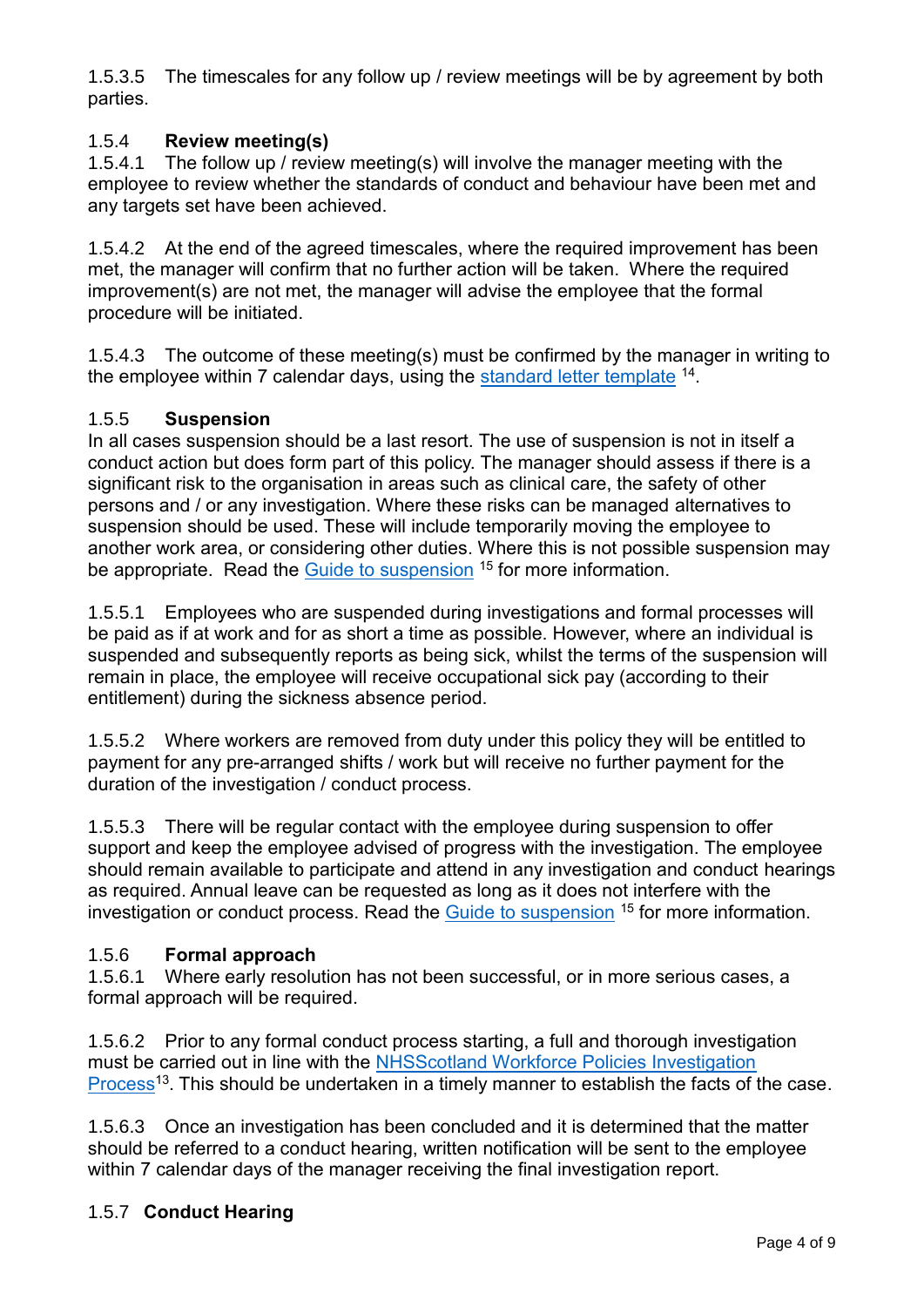1.5.7.1 The conduct hearing will comprise of a Chair, according to the scheme of delegation, and two other panel members one of whom will be an HR representative. In matters of technical or clinical misconduct, it may be necessary to have a relevant advisor as one of the three panel members. To ensure impartiality, panel members, including the Chair, must have had no prior involvement in the case. Read the [Formal hearings](https://workforce.nhs.scot/supporting-documents/guides/formal-hearing-guide/) quide <sup>16</sup> and [scheme of delegation principles](https://workforce.nhs.scot/supporting-documents/guides/scheme-of-delegation-principles/) <sup>17</sup> for more information.

1.5.7.2 Other Persons in attendance will normally include:

- the employee
- a Trade Union Representative or work colleague
- the investigating manager
- the HR representative supporting the investigating manager
- any witnesses called by either party. Witnesses will have the right to be accompanied and will only be present when giving their own evidence

## 1.5.8 **Process**

1.5.8.1 The nominated Chair will be responsible for identifying the membership of the conduct hearing panel.

1.5.8.2 The Chair will write to all parties advising of the arrangements no later than 14 calendar days prior to the hearing, using the **conduct hearing invite letter** <sup>18</sup>. This should include a copy of the investigation report and information regarding any witnesses to be called.

1.5.8.3 Should the employee wish to provide a written statement of case, this should be submitted no later than 7 calendar days before the hearing and will be shared with all other parties.

1.5.8.4 It is the responsibility of any party calling witnesses to inform them of the arrangements for the hearing.

#### 1.5.9 **Outcome**

1.5.9.1 Following the hearing, the panel will adjourn to consider the case.

- 1.5.9.2 There are three potential outcomes:
	- The allegation is not upheld
	- learning outcomes and / or
	- formal conduct sanction

# 1.5.9.3 The formal conduct sanctions available to the panel are as follows:

- $\bullet$  First Written Warning 6 months
- Final Written Warning 12 months
- $\bullet$  First and Final Written Warning  $-12$  months
- Alternatives to Dismissal
- **•** Dismissal

1.5.9.4 The sanction applied by the conduct panel should take into account the seriousness of the allegations against the employee, the evidence presented and any mitigation which is offered.

1.5.9.5 Previously issued warnings which have expired must be disregarded. However, consideration may be given to circumstances where the background to such warnings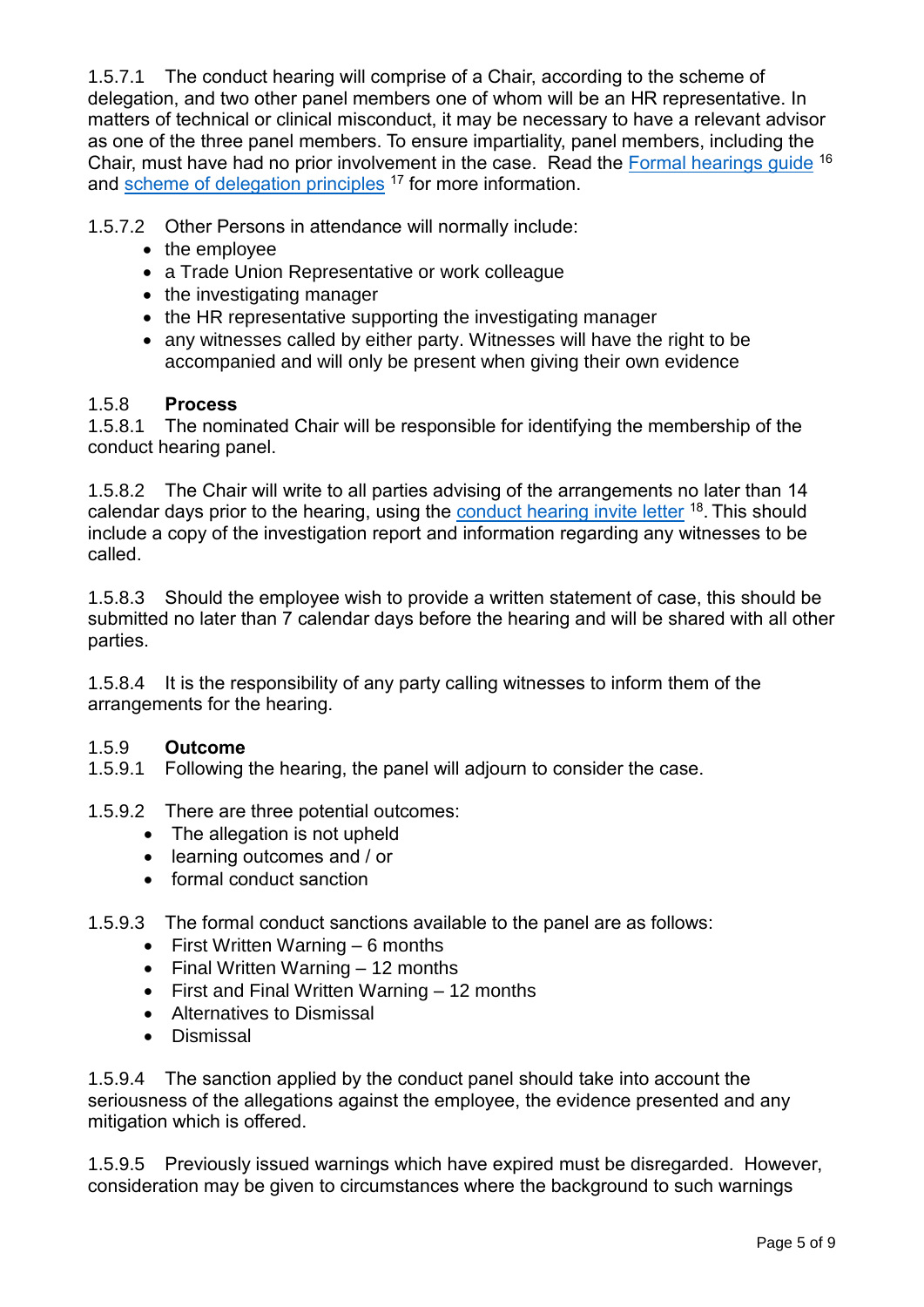demonstrates a repeated pattern of behaviour taking into account the time that has elapsed.

1.5.9.6 Where the outcome of the conduct hearing is such that dismissal would be an appropriate action, it may be that because of mitigating circumstances, an alternative to dismissal may be considered appropriate. Any such alternatives should be based on the general principles of equity and consistency, and will be in conjunction with an appropriate level of warning.

1.5.9.7 Alternatives to dismissal may include:

- a period of re-training
- a permanent or temporary demotion (protection of earnings will not apply in such cases)
- redeployment / relocation to another suitable post / location

1.5.9.8 Movement into another post (including demotion) will only be an option where it is identified that such a post exists. A post will not be created to facilitate such a move.

1.5.9.9 Dismissal as a result of repeated misconduct will be with notice. In cases of gross misconduct there is no entitlement to notice.

1.5.9.10 In misconduct cases involving [Workers](https://workforce.nhs.scot/supporting-documents/guides/guide-to-the-application-of-nhsscotland-workforce-policies-to-workers/)<sup>19</sup>, if the behaviours / actions are considered so serious that continued engagement with the organisation is not appropriate the individual will be offered no further shifts / work. In less serious cases the application of a warning may be appropriate.

1.5.9.11 All conduct hearing outcomes will be confirmed in writing to the employee and their representative within 7 calendar days following the hearing, informing of the right of appeal within 14 calendar days. The [standard conduct hearing outcome letter](https://workforce.nhs.scot/policies/conduct-policy-overview/conduct-policy/#supporting-documents) <sup>14</sup> is used.

1.5.9.12 Outcome letters should be copied to the employee's manager to ensure they are aware of the outcome and any matters that may need to be taken forward or implemented.

1.5.9.13 If a conduct outcome of dismissal or alternative to dismissal relates to a registrant it may be necessary to refer them to a regulatory body. Employees in regulated work will also be referred to Disclosure Scotland where they have been removed from regulated work. Employees should be informed in advance that a referral will be made. In the case of Workers appropriate referrals will also be made.

#### 1.5.10 **Appeal hearing process**

1.5.10.1 All employees will have a right to appeal within 14 days against any decision taken during the formal approach. When exercising this right, the employee must identify the reason for their appeal.

The appeal panel Chair, in accordance with the [scheme of delegation](https://workforce.nhs.scot/supporting-documents/guides/scheme-of-delegation-principles/) <sup>17</sup>, will be responsible for identifying membership of the appeal hearing panel.

1.5.10.2 The Chair will also be responsible for ensuring that all parties are advised in writing of the arrangements, no later than 14 calendar days prior to the hearing, using the standard [appeal hearing invite letter](https://workforce.nhs.scot/supporting-documents/letter-template/conduct-policy-appeal-hearing-invite-letter/) <sup>20</sup> template.

1.5.10.3 The employee and the Chair of the conduct hearing are required to provide a written statement of their case and confirmation of any witnesses attending. These should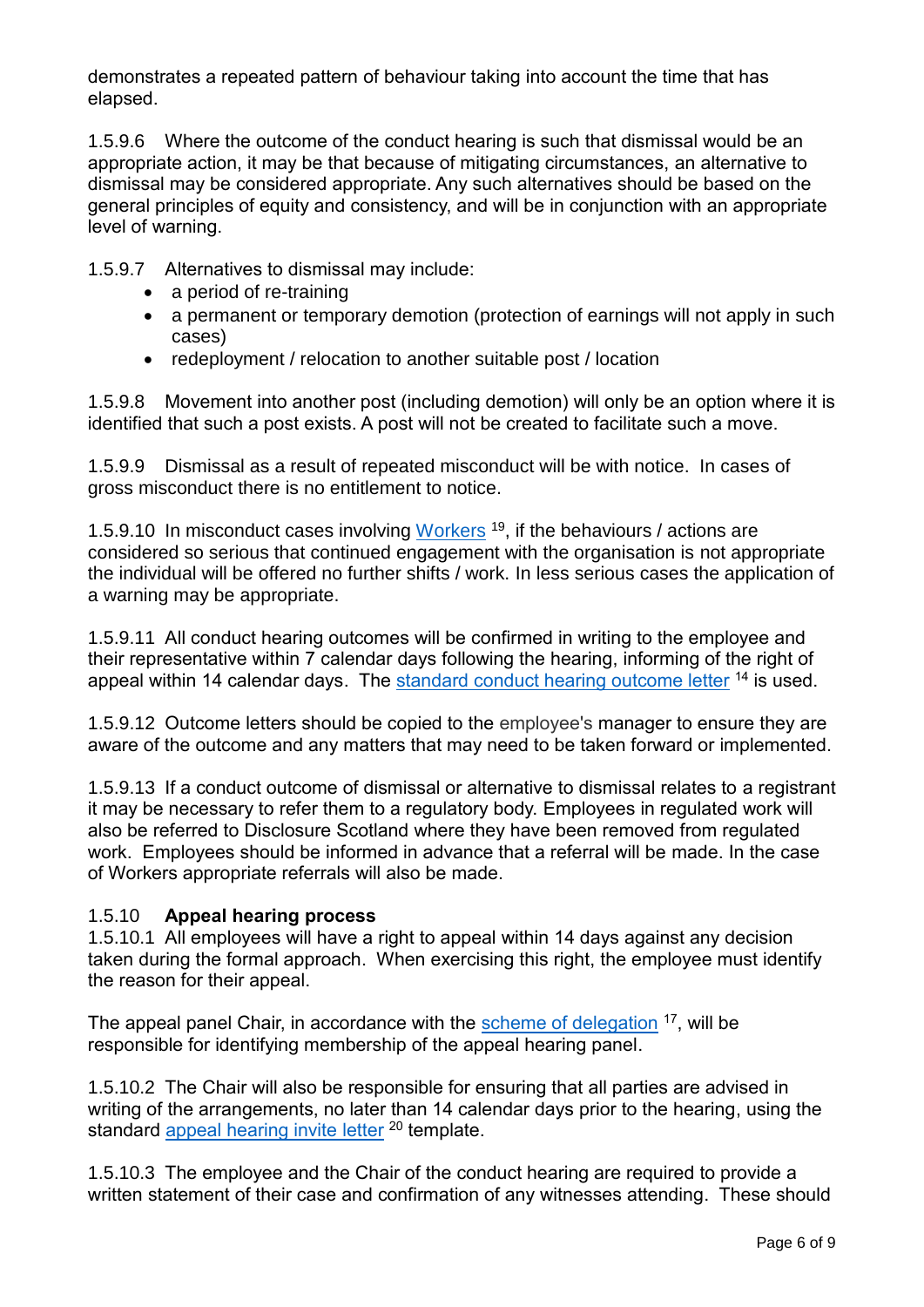be submitted no later than 7 calendar days before the hearing and will be shared with all other parties.

1.5.10.4 An appeal cannot result in any increase in penalty i.e. a warning cannot be replaced by a dismissal, as this may deter employees from appealing.

# 1.5.11 **Outcome**

1.5.11.1 Following the hearing the Chair will write with the outcome of the appeal hearing to the employee and their representative. This should include the rationale behind any decisions taken in response to the employee's grounds for appeal. The letter will be issued within 7 calendar days following the appeal hearing, using the standard appeal hearing [outcome letter](https://workforce.nhs.scot/supporting-documents/letter-template/conduct-policy-appeal-hearing-outcome-letter/) <sup>21</sup> template.

1.5.11.2 The outcome of the appeal will be final.

# 1.5.12 **Criminal offences or police involvement**

1.5.12.1 Conduct sanctions should not be imposed automatically on an employee because they have been charged with or convicted of a criminal offence committed out with the course of employment. Each situation should be considered individually on the basis of whether the employee's conduct warrants action because of its employment implications or because of its impact on other employees. The manager should also consider information regarding any previous convictions. In a situation where the employee refuses to co-operate they should be advised in writing that unless further information is provided a decision will be taken, up to and including dismissal, on the basis of the information available. In some cases the nature of the offence may have no bearing on the employee's employment but the employee may not be available for work because they are in custody or on remand. In these circumstances, the employer will need to decide whether, considering the needs of the service, the employee's job can be kept open. Read the [Guide for investigations associated with criminal offences](https://workforce.nhs.scot/supporting-documents/guides/workforce-policies-investigation-process-guide-for-investigations-associated-with-criminal-offences/) <sup>22</sup> and the Guide to [Counter Fraud Services](https://workforce.nhs.scot/supporting-documents/guides/workforce-policies-investigation-process-guide-to-counter-fraud-services/)<sup>23</sup>.

# 1.5.13 **Grievances or bullying and harassment complaints**

1.5.13.1 Where an employee raises a grievance or bullying and harassment complaint during a conduct process, the process may be temporarily suspended in order to deal with the grievance or complaint. Where the grievance or complaint and conduct case are related, it may be appropriate to deal with both issues concurrently.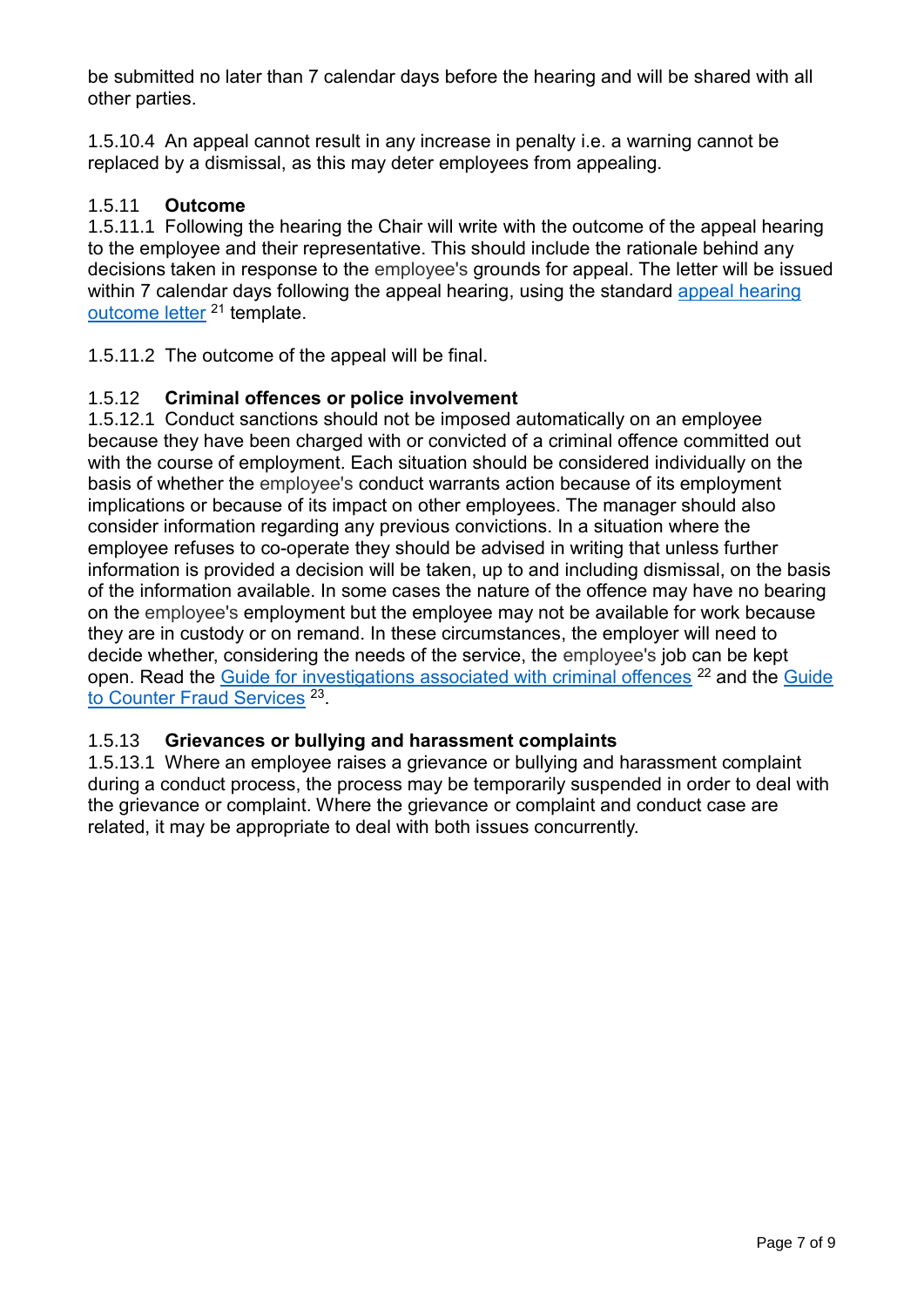## **References**

<sup>1</sup> Disciplinary procedures for hospital medical and dental staff, community medicine staff and doctors in public health medicine: 1990 (PCS) 8 [http://www.sehd.scot.nhs.uk/pcs/PCS\(1990\)08.pdf](http://www.sehd.scot.nhs.uk/pcs/PCS(1990)08.pdf)

<sup>2</sup> Disciplinary procedures for hospital medical and dental staff, community medicine staff and doctors in public health medicine: 1990 (PCS) 32 [http://www.sehd.scot.nhs.uk/pcs/PCS\(1990\)32.pdf](http://www.sehd.scot.nhs.uk/pcs/PCS(1990)32.pdf)

<sup>3</sup> Disciplinary procedures for hospital medical and dental and community medical staff: PCS (DD) 1994/11 [http://www.sehd.scot.nhs.uk/pcs/PCS1994\(DD\)11.pdf](http://www.sehd.scot.nhs.uk/pcs/PCS1994(DD)11.pdf)

<sup>4</sup> Report of the short-life working group on suspension of medical and dental staff: PCS (DD) 1999/7 [http://www.sehd.scot.nhs.uk/pcs/PCS1999\(DD\)07.pdf](http://www.sehd.scot.nhs.uk/pcs/PCS1999(DD)07.pdf)

<sup>5</sup> Discipline procedures: classification of conduct: PCS (DD) 2001/9 [http://www.sehd.scot.nhs.uk/pcs/pcs2001\(dd\)9.pdf](http://www.sehd.scot.nhs.uk/pcs/pcs2001(dd)9.pdf)

<sup>6</sup> Suspension of medical and dental staff: SGHD/CMO (2013) 22 [https://www.sehd.scot.nhs.uk/cmo/CMO\(2013\)22.pdf](https://www.sehd.scot.nhs.uk/cmo/CMO(2013)22.pdf)

<sup>7</sup> Conduct Policy : guide to expected standards of behaviour [https://workforce.nhs.scot/supporting-documents/guides/conduct-policy-guide-to-expected](https://workforce.nhs.scot/supporting-documents/guides/conduct-policy-guide-to-expected-standards-of-behaviour/)[standards-of-behaviour/](https://workforce.nhs.scot/supporting-documents/guides/conduct-policy-guide-to-expected-standards-of-behaviour/)

<sup>8</sup> Criteria for referral to external agencies [https://workforce.nhs.scot/supporting-documents/guides/criteria-for-referral-to-external](https://workforce.nhs.scot/supporting-documents/guides/criteria-for-referral-to-external-agencies/)[agencies/](https://workforce.nhs.scot/supporting-documents/guides/criteria-for-referral-to-external-agencies/)

<sup>9</sup> Public Sector Equality Duty <https://workforce.nhs.scot/about/principles-and-values/>

<sup>10</sup> Equality Act 2010 <https://www.legislation.gov.uk/ukpga/2010/15/contents>

<sup>11</sup> Roles and responsibilities <https://workforce.nhs.scot/about/roles-and-responsibilities/>

<sup>12</sup> Conduct Policy : flowchart <https://workforce.nhs.scot/supporting-documents/flowchart/conduct-policy-flowchart/>

<sup>13</sup> NHSScotland Workforce Policies Investigation Process <https://workforce.nhs.scot/policies/workforce-policies-investigation-process-overview/>

<sup>14</sup> Conduct Policy : supporting documents [https://workforce.nhs.scot/policies/conduct-policy-overview/conduct-policy/#supporting](https://workforce.nhs.scot/policies/conduct-policy-overview/conduct-policy/#supporting-documents)[documents](https://workforce.nhs.scot/policies/conduct-policy-overview/conduct-policy/#supporting-documents)

<sup>15</sup> Conduct Policy : guide to suspension [https://workforce.nhs.scot/supporting-documents/guides/conduct-policy-guide-to](https://workforce.nhs.scot/supporting-documents/guides/conduct-policy-guide-to-suspension/)[suspension/](https://workforce.nhs.scot/supporting-documents/guides/conduct-policy-guide-to-suspension/)